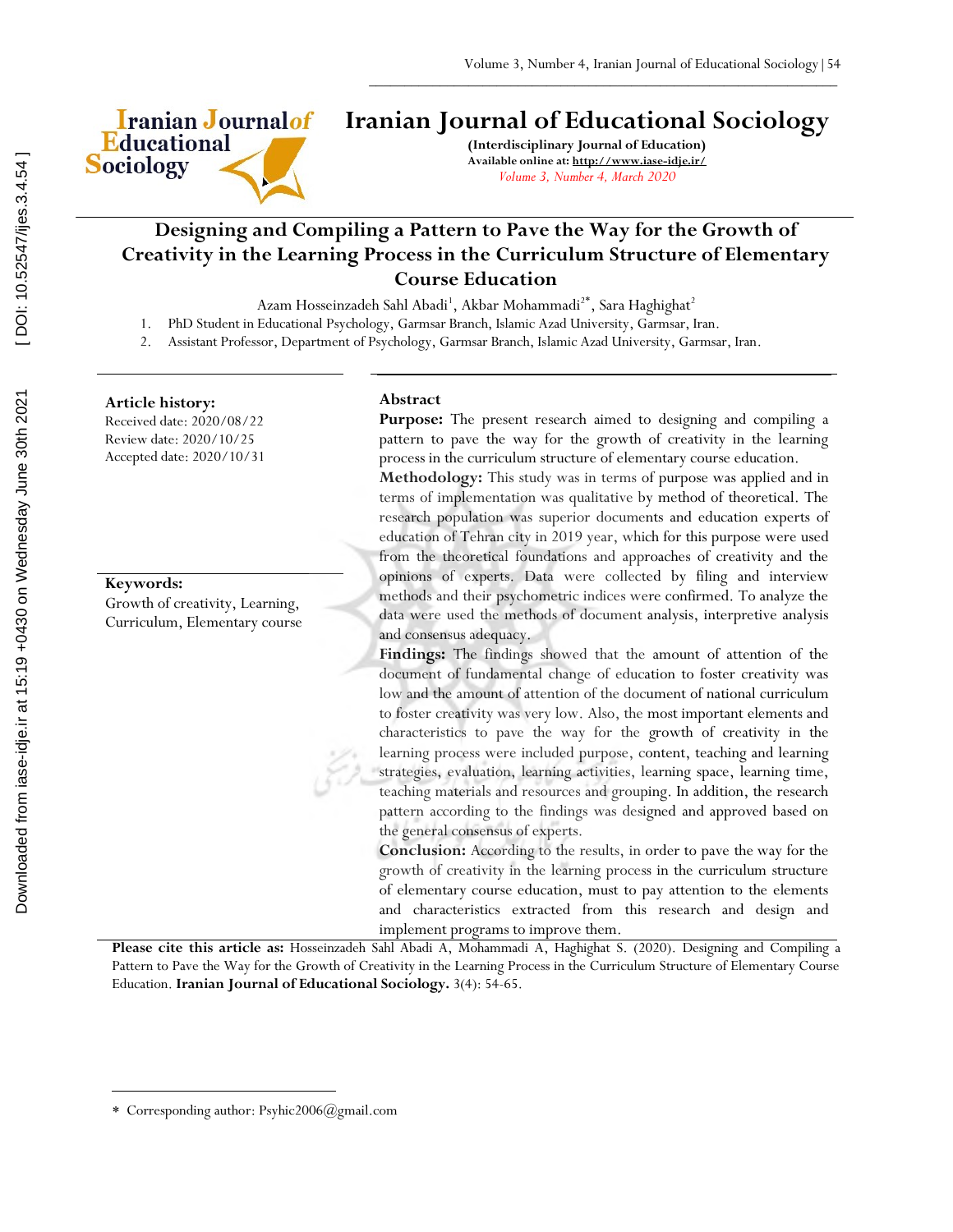#### **1. Introduction**

The most important factor in human growth and development in all fields is creativity and creativity has a vital role in improving and evolving human life. What is certain is that the creation and growth of students' creativity has always been one of the main policies and goals of educational systems at different levels of education. Because the growth of creativity provides the necessary foundations for the growth and development of human societies in various dimensions and creates the ground for dynamism and innovation of educational institutions and their curricula with the rapid changes and developments of the present era (Amini, Rahimi & Montazer, 2019). In the present age, the importance and necessity of creativity has attracted the attention of researchers and educational planners to the analysis and study of creativity from an educational perspective, and educational systems according to their educational programs, goals, contents and facilities have an effective role in activating or weakening creativity. Therefore, curricula and modifications to help develop creativity in children and adolescents have long been the focus of most societies (Hossieni, 2006). In any country, the education system is one of the most important social systems whose mission, in addition to transmitting cultural heritage and human experiences to the new generation, is to make desirable changes in the cognitions, attitudes and behavior of children and adolescents (Egan & et al, 2017). The curriculum is a set of rules and regulations that organizes the factors and elements related to learning (Zhang, Jin & Du, 2020). Learning in each course is related to different factors, including the role of the teacher, students' interaction, teaching aids, learning environment, learner's ability and talent, and the content of the curriculum (Celikler & Aksan, 2011). Curriculum is one of the factors that affect teachers' performance and the most important features of a good curriculum include attention to purpose, content, teaching materials and resources, teaching and learning strategies, and learning activities, learning space, learning time, grouping and evaluation. Is (Wu & Hu, 2015).

Creating creativity in the elementary school curriculum is of particular importance and it is expected that this program, while being able to answer the questions and needs of elementary students in various fields, should create the conditions for a qualitative change in education and readiness for effective learning, improvement and knowledge development, And provided technology in the community (Afzalkhani & et al, 2010). Paying attention to children's creativity makes them think about their ideas and causes them to interpret these ideas for themselves and give them meaning that these factors increase their self-confidence about their abilities (Runco, Acar & Cayirdag, 2017). Creativity is a set of abilities and characteristics that lead to creative thinking. In another definition, creativity means a combination of initiative, flexibility and sensitivity to theories that enable a person to think of different and productive results outside of normal thinking and cause personal satisfaction. And please others (Hoogman & et al, 2020). If creativity is considered in a comprehensive and complete way in thought and action, it causes the growth and flourishing of talents, personal, professional and social successes, increasing quantity and quality in production and services, reducing costs and wasting material and human resources, increasing motivation. , Promote mental health and job satisfaction, stimulate and encourage healthy competition, promote growth and development, etc. (Stolte, Kroesbergen & VanLuit, 2019).

Although some studies have been conducted to examine the factors influencing the growth of creativity in the curriculum, but less research has been designed and developed to model the ground for creativity growth. For example, Amini & et al (2019) while researching important and effective factors in the growth of students' creativity, including relevant and appropriate learning content and experiences, teaching methods, evaluation methods, the existence and optimal use of teaching aids and facilities, communication patterns, Introduced between teachers and students and the structure of the educational system. The results of Azemati & et al (2016) showed that the design principles were effective in promoting students' creativity in educational spaces including the use of flexibility of forms, semi-open space, variability of light and color, architectural use of green space and changeable furniture. In another study, Jahanian (2016) reported that factors influencing the development of elementary school students' creativity include teacher behavior in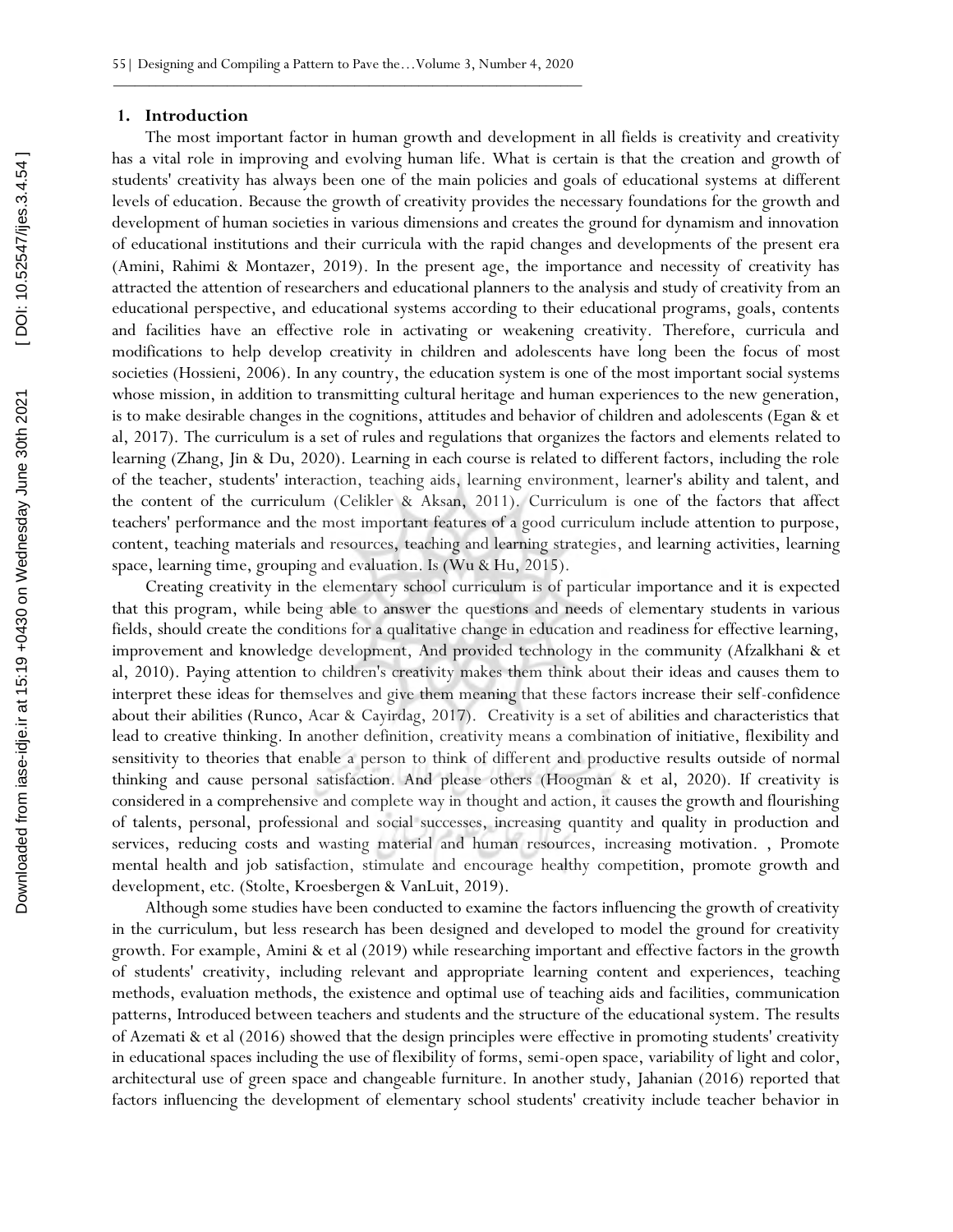the classroom, students' perseverance, students' interest in teaching methods, and content of education, creativity education, culture and family social relations, human relations. Teachers are in the classroom, family behavior and educational environment. Also, Pelfrey (2011) found in a study that effective teacher activities in developing students' creativity include encouraging students to choose and collaborate, giving them time and opportunity, encouraging exploration, and the opportunity to achieve valuable results. Students' risk-taking, motivation, teaching and learning activities, grouping, and creating appropriate learning time and atmosphere were appropriate. In addition, Niu (2007) while researching concluded that the factors affecting students' creativity included two general parts (individual, intelligence, personality, motivation, thinking style and knowledge) and environmental (such as school and family environment).

Reflecting on the educational system of Iran, we can see that the distance between what can provide the grounds for the growth and development of creativity in children and adolescents is very large. Therefore, attention and research on curriculum elements and their role in fostering students' creativity is of particular importance (Hossieni, 2006). If the elementary school curriculum is not designed properly because it is basic and does not raise children well, their destiny and future and that of society will be jeopardized. There is an interest in studying and learning. In addition, if the school does not have a suitable and supportive atmosphere, the teacher will not feel safe and will not be able to present new and effective plans with peace of mind, and in general, an inappropriate curriculum will destroy a large part of the country's capital (manpower capital). Therefore, the present study was conducted with the aim of designing and developing a model to pave the way for the growth of creativity in the learning process in the structure of the primary school curriculum.

## **2. Methodology**

This study was applied in terms of purpose and theoretical in terms of qualitative implementation. The purpose of theoretical research in the curriculum is to create and critique conceptual schemas that are fundamental in nature and make the structure of curriculum phenomena and processes understandable. Theoretical research answers two questions. One is how structural elements, normative perspectives, and practical guidelines can be linked together in the form of statements to convey the overall conceptual structure for a particular curriculum. Another is the extent to which the curriculum plan has the credibility and efficiency to understand and communicate how the curriculum dimensions are organized into an integrated and usable set. The research community was high school documents and education specialists in Tehran in 2019, for which the theoretical foundations and approaches of creativity, experiences of leading countries and the opinions of experts were used.

The following six steps were performed to conduct this research. Step 1: Examining the current situation, in this stage, using full Persian text databases, an attempt was made to review the studies that had been done in order to examine the superior documents in the elementary school and theories of creativity formation, for which the document of fundamental transformation of education, The National Curriculum Document of the Islamic Republic and the existing curriculum including guidelines, programs, textbooks and teacher's manuals were reviewed. Second stage: Analysis of previous researches in which internal and external researches on the curriculum in the elementary course based on creativity were examined. Third stage: Identifying theories of creativity and selecting appropriate and comprehensive theories. In this stage, considering the criteria such as comprehensiveness, age-appropriate and audience capabilities of different theories, Sternberg's theory of investment investment was selected. Step 4: Judging and gaining confidence in the theory of choice and accreditation through the comments of psychologists, in which Sternberg's theory of investment investment was evaluated and approved by psychologists. Step 5: Model development In this stage, curriculum design patterns were examined and compared, and among the curriculum design patterns, Klein model was used to determine the macro approach of the model and curriculum elements and its characteristics. Step 6: Utilize the adequacy and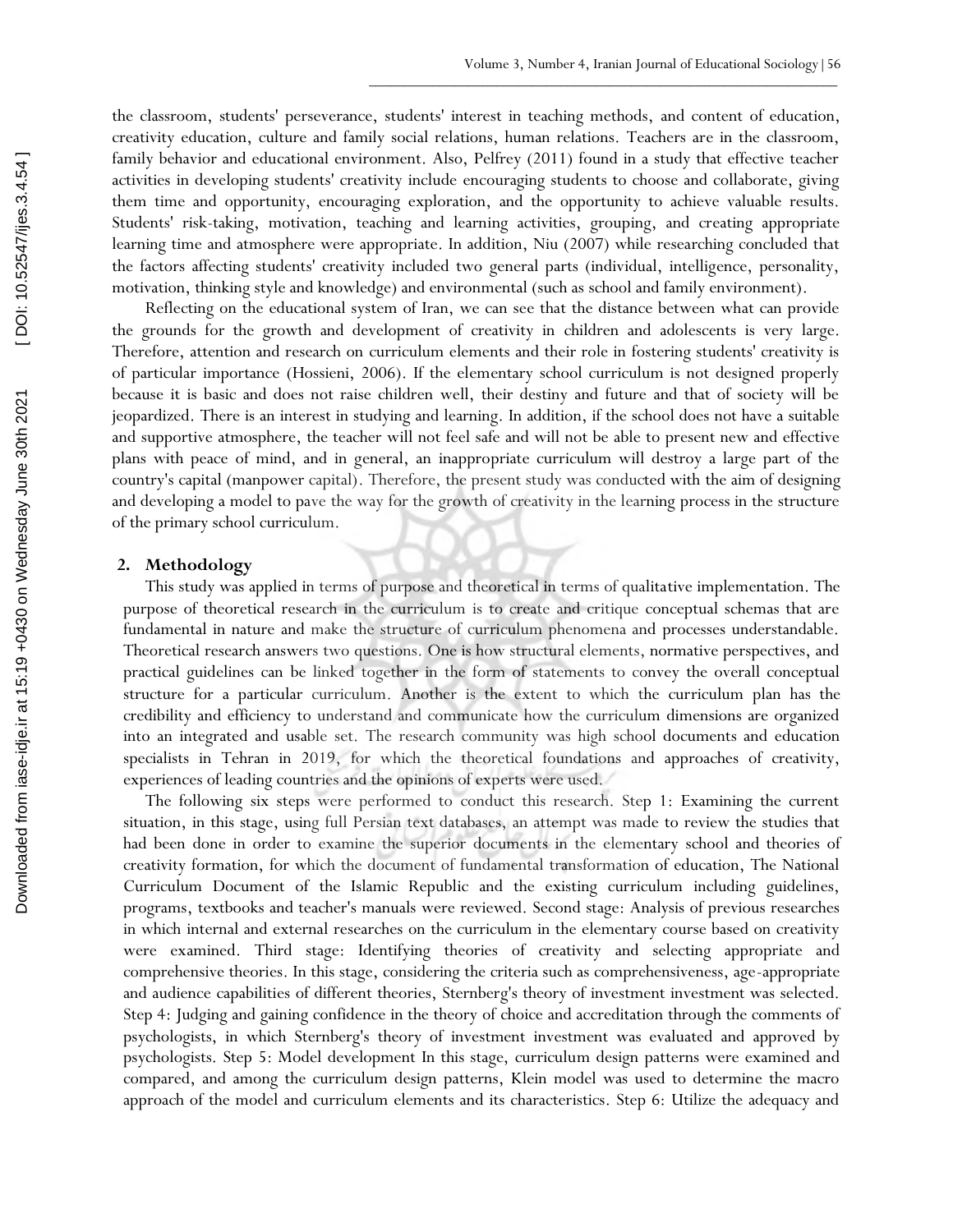validity of the consensus in which ten curriculum specialists with the necessary experience in elementary education, creativity and curriculum design were asked to comment on the model. For this purpose, they were first given a summary of Sternberg's theory of creative investment investment, the need to design a curriculum model, and the basis for the growth of expressive creativity, and finally, their feedback on the model. In general, the process of summarizing, summarizing and validating a model to lay the groundwork for the growth of creativity in the learning process in the structure of the elementary school curriculum was presented in Figure 1.



**Figure1.** Process of summarizing, summarizing and validating a model to lay the groundwork for the growth of creativity in the learning process in the structure of the elementary education curriculum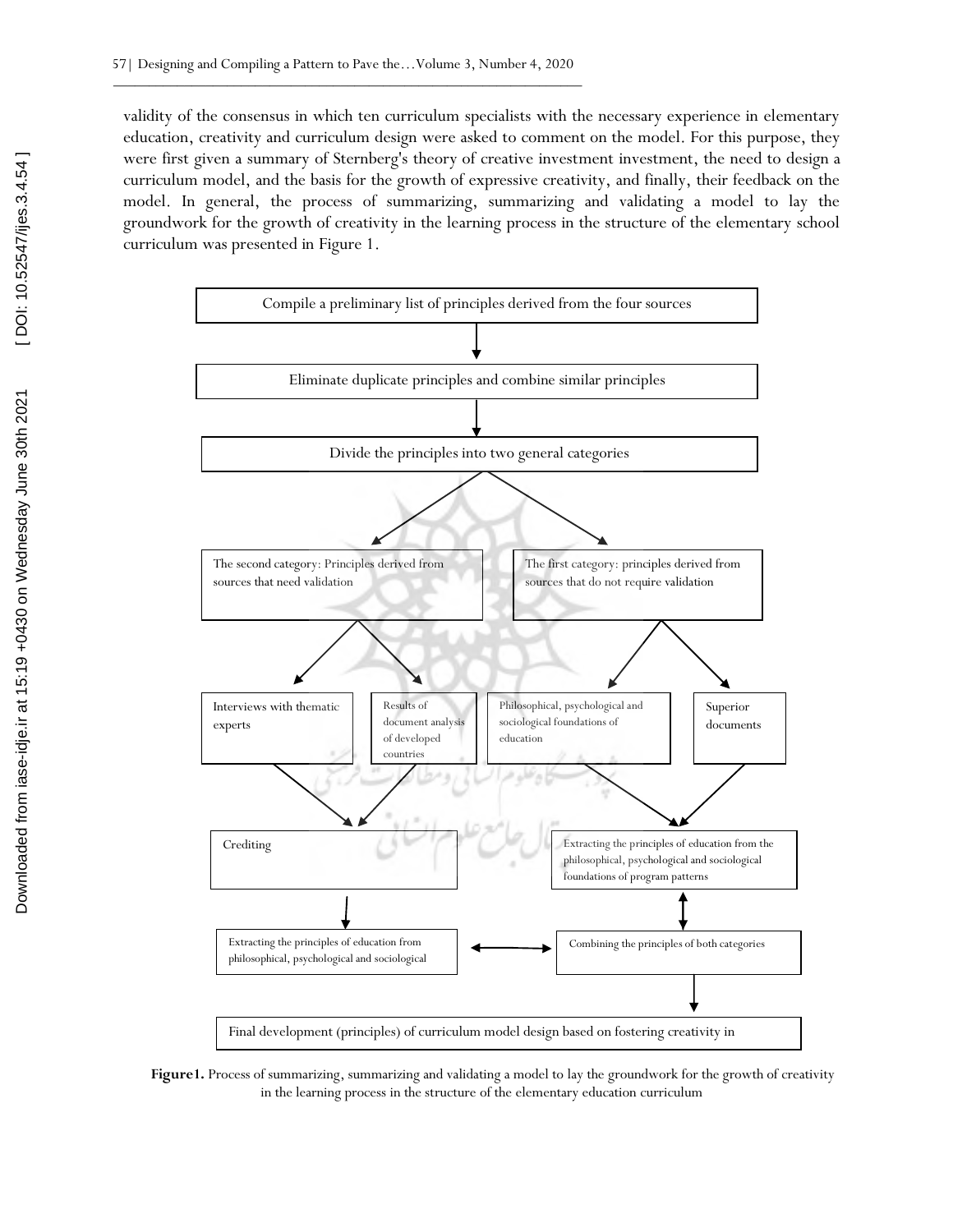Data were collected by filing and interview methods and their psychometric indices were confirmed. In order to examine the current situation for designing a model to pave the way for the growth of creativity in the elementary school curriculum, they first referred to written sources in documents, documents, regulations, circulars, articles and books published in the elementary school curriculum and reviewed the sources. Then, to provide a model, after reviewing the theoretical foundations and related studies in the field of curriculum based on fostering creativity in elementary school and Sternberg's theory of creative investment, a model was designed to pave the way for fostering creativity in the learning process in elementary school curriculum. Finally, to analyze the data and answer the question, what is the current state of the elementary school curriculum in terms of attention to fostering creativity? What are the main elements and features of a document-based curriculum model based on fostering creativity in elementary school to answer the question? From the method of interpretive analysis and to answer the question, what is the designed model of the curriculum based on fostering creativity in elementary school and is it valid enough? Consensus adequacy method was used.

### **3. Findings**

To examine the status of the existing elementary school curriculum in terms of fostering creativity, first two documents, including the document of fundamental change in education and the national curriculum document were examined, the results of which are presented in Table 1.

|                    |                                                                          | foster creativity                                                                                                                 |
|--------------------|--------------------------------------------------------------------------|-----------------------------------------------------------------------------------------------------------------------------------|
| Superior documents | Address                                                                  | Description                                                                                                                       |
|                    | Chapter Five / Macro Goals / Goal<br>#1                                  | Faithful, creative and entrepreneurial human education                                                                            |
|                    | Chapter Six / Macro Strategies /                                         | Expanding and deepening the culture of research, creativity and                                                                   |
|                    | <b>Sixth Strategy</b>                                                    | innovation in the education system                                                                                                |
|                    | Chapter 7 / Operational Objectives                                       | The dominance of cultural-educational approach in content                                                                         |
|                    | / Objective 1, Solution 1 / Part B.                                      | production and strengthening the basic competencies of<br>students                                                                |
|                    | Chapter 7 / Operational Objectives<br>/ Objective 1, Solution 1 / Part c | Benefit more from active, creative and uplifting methods                                                                          |
|                    | Chapter 7 / Operational Objectives<br>/ Objective 11, Solution 3         | Establish the necessary mechanism to attract and retain top<br>talents                                                            |
|                    | Chapter 7 / Operational Objectives<br>/ Objective 17, Solution 3         | Improvement and updating of teaching methods with emphasis<br>on active group and creative methods according to the role<br>model |
| Document of        |                                                                          |                                                                                                                                   |
| fundamental change | Chapter 7 / Operational Objectives<br>/ Objective 18, Solution 1         | Adaptation of organizational culture based on Islamic ethics<br>standards with emphasis on creativity and continuous education    |
| in education       | Chapter 7 / Operational Objectives                                       | Establishing a system of creativity and innovation in education                                                                   |
|                    | / Objective 18, Solution 5                                               | in order to provide comprehensive education and material and                                                                      |
|                    |                                                                          | spiritual support to creative, innovative and entrepreneurial                                                                     |
|                    |                                                                          | students                                                                                                                          |
|                    | Chapter 7 / Operational Objectives                                       | Design and implementation of outcome-oriented evaluation                                                                          |
|                    | / Objective 19, Solution 2                                               | system and incremental evaluation approach in elementary<br>school                                                                |
|                    | Chapter 7 / Operational Objectives                                       | Material and spiritual support for successful projects and                                                                        |
|                    | / Objective 23, Solution 3                                               | indigenous innovations                                                                                                            |
|                    | Chapter 7 / Operational Objectives                                       | Material and spiritual support for theorizing chairs and                                                                          |
|                    | / Objective 23, Solution 4                                               | providing a platform for new findings and innovation in schools                                                                   |
|                    | Clause 2 / Perspective                                                   | The vision of the formal and uncle education system on the                                                                        |
|                    |                                                                          | horizon of 1404 using an advanced model; To provide the                                                                           |
|                    |                                                                          | ground for educating a united, faithful and creative generation                                                                   |

**Table1.** Address and description of the two documents of fundamental change in education, training and national curriculum to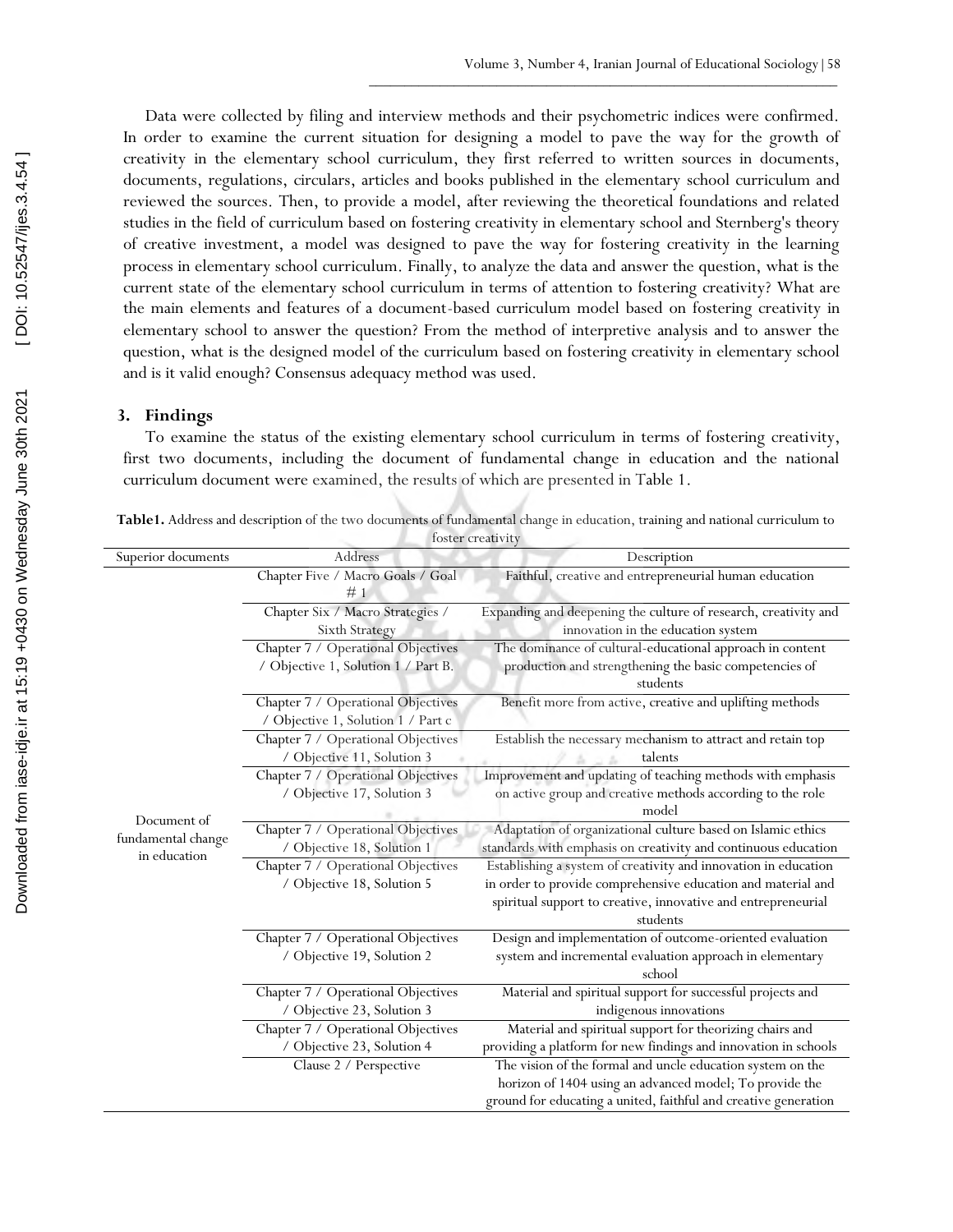| Clause 3 / Principles of Supervisor / | Curricula should pay attention to the active role of the learner |
|---------------------------------------|------------------------------------------------------------------|
| Validity of Learner Role              | and provide the ground for developing a spirit of inquiry and    |
|                                       | creativity.                                                      |
| Clause 4 / Approaches / Approach 3    | Content tailored to current and future needs, interests and      |
| / Clause 4                            | psychological characteristics of students                        |
| Clause 4 / Approaches / Approach 4    | Learning is the result of the learner's creative and purposeful  |
| / Teaching and Learning               | interaction with diverse learning environments                   |
| Clause 8 / Areas of education and     | Provide in the process of learning activities and production of  |
| learning / Culture and art            | works of art by creating conditions for problem solving,         |
|                                       | cultivating imagination and creativity.                          |
| Clause 8 / Areas of Education and     | The learner should become familiar with and master               |
| Learning / Mathematics                | mathematical processes such as problem solving, visual           |
|                                       | thinking, and creative thinking.                                 |
| Clause 8 / Areas of training and      | Linking the content of learning leads to meaningful learning and |
| learning of experimental sciences /   | the acquisition of useful knowledge, and this helps to nurture   |
| Orientation of content organization   | creative people.                                                 |
| Clause 9 / Principles governing the   | To provide the ground for science by using more active,          |
| choice of learning strategies /       | creative methods and by innovating and creative organization     |
| Principle 6                           |                                                                  |
| Clause 10 / Principles governing      | The process-oriented evaluation approach should be based on      |
| evaluation / Principle 8              | the promotion of the basic educational institutions              |
| Clause 10 / Principles governing      | Emphasize teamwork and problem solving methods to provide        |
| evaluation / Principle 9              | the learner flourishing                                          |
| Clause 12 / Materials Production      | Utilization of new educational technologies with a problem-      |
| Policies and Learning Media / Part 2  | solving approach in the production of learning materials and     |
|                                       | media                                                            |
| Clause 12 / Materials Production      | Production of electronic multimedia content tailored to the      |
| Policies and Learning Media / Part 7  | needs of teachers and students                                   |
| Clause 13 / Training time / Clause 1  | 50 hours for extracurricular activities and 50 hours for schools |
|                                       | in accordance with environmental conditions.                     |
| Clause 13 / Time of education /       | Due to the need to meet the needs and requirements of local      |
| Clause 2                              | and regional areas, part of the official time will be at the     |
|                                       | disposal of the province, region and school.                     |

Table 1 shows the address and description of the two documents, including the document on the fundamental transformation of education and the national curriculum document on attention to fostering creativity. The results of direct and indirect attention of the two mentioned documents to fostering creativity were presented in Table 2.

**Table2.** The extent of direct and indirect attention to the document of fundamental change in education and the document of the National Curriculum to foster creativity

| documents                                   | Attention rate | Result         |
|---------------------------------------------|----------------|----------------|
| Document of fundamental change in education | 0/25           | $_{\rm{.OW}}$  |
| National Curriculum Document                | 07             | little<br>verv |

According to the results of Table 2 and considering that attention 0 to 20% means very little attention, 21 to 40% means low attention, 41 to 60% means medium attention, 61 to 80% means high attention and 81 to 100 Percentage means a lot of attention, it can be said that the amount of attention of the document of fundamental change in education and training to foster creativity is low and the amount of attention of the national curriculum document to foster creativity is very low. To examine the main elements and features of the curriculum model based on fostering creativity in elementary school through interviews with experts and according to Klein model (purpose, content, teaching and learning strategies, evaluation, learning activities, learning space, learning time, materials and educational resources and Grouping) was examined and the results of its studies are presented in Table 3.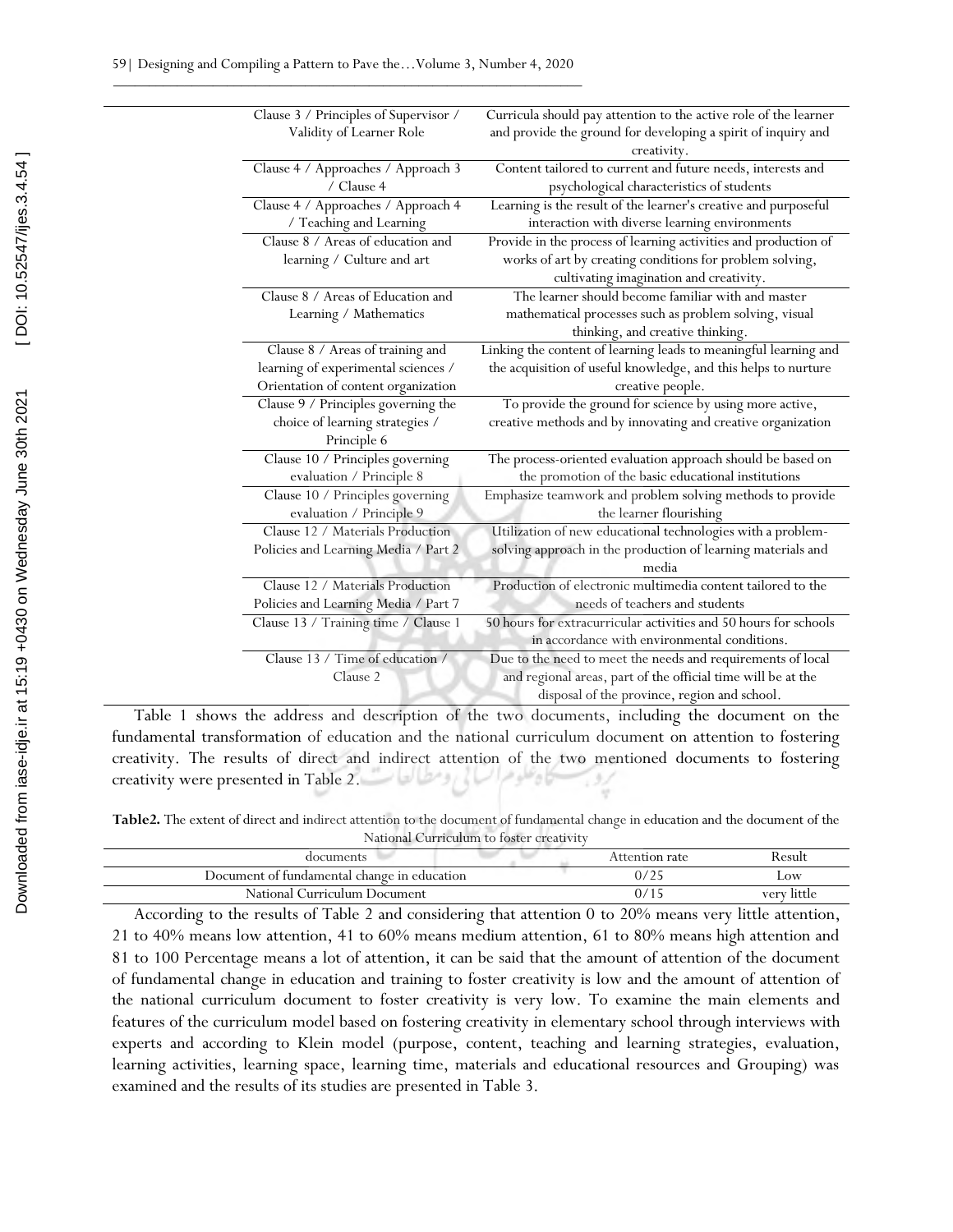| Table 3. The main elements and features of the curriculum model based on fostering creativity in elementary school |                                                                                                                        |  |  |  |
|--------------------------------------------------------------------------------------------------------------------|------------------------------------------------------------------------------------------------------------------------|--|--|--|
| Interviewees                                                                                                       | Elements and features                                                                                                  |  |  |  |
| Interviewer                                                                                                        | 1. Paying attention to the key role of the teacher in fostering creativity, 2. Paying attention to the role of goals   |  |  |  |
| 1                                                                                                                  | appropriate to the learner and local and indigenous requirements, 3. Lack of sufficient skills and competence in       |  |  |  |
|                                                                                                                    | the field of fostering learners' creativity, 4. Direct relationship between creative teaching methods and Teacher      |  |  |  |
|                                                                                                                    | training in the field of creativity, 5. Existence of transcendent goals due to the emphasis on memory and objective    |  |  |  |
|                                                                                                                    | goals, 6. Preparation of fully predetermined content prevents the emergence of creativity, 7. Traditional              |  |  |  |
|                                                                                                                    | classroom space contrary to fostering creativity, 8. Considering teaching activities and Learning to be creative, 9.   |  |  |  |
|                                                                                                                    | The need to prepare a variety of educational packages in the component of learning materials and resources, 10.        |  |  |  |
|                                                                                                                    | Attention to identifying the golden times of learning and its optimal use, and 11. The need to pay attention to        |  |  |  |
|                                                                                                                    | identifying the groups responsible for fostering creativity                                                            |  |  |  |
| Interviewer                                                                                                        | 1. Paying attention to the field of creating innovation and creativity skills in teacher education, 2. Paying          |  |  |  |
| 2                                                                                                                  | attention to the effectiveness of the teaching method from the environment and individual personality of the           |  |  |  |
|                                                                                                                    | teacher, 3. Paying attention to comprehensive evaluation and self-assessment for learners, 4. Paying attention to      |  |  |  |
|                                                                                                                    | the underlying goals of fostering creativity. Attention to the preparation of creative content as a tool of the        |  |  |  |
|                                                                                                                    | teacher in the learning process, 6. Emphasis on the preparation of creative content, 7. Creating mobility and a        |  |  |  |
|                                                                                                                    | spirit of happiness through redesign of the school environment, 8. Adequate attention to teaching and learning         |  |  |  |
|                                                                                                                    | activities based on standards, 9. Attention Creative learning materials and resources as necessary materials in the    |  |  |  |
|                                                                                                                    | creative learning process and 10. Paying attention to the experiences of educational systems in the field of           |  |  |  |
|                                                                                                                    | production of learning materials and resources                                                                         |  |  |  |
| Interviewer                                                                                                        | 1. Paying attention to the key role of the teacher in the success rate in fostering creativity, 2. Paying attention to |  |  |  |
| 3                                                                                                                  | the teacher's familiarity with creative teaching methods in Farhangian University, 3. Paying attention to the          |  |  |  |
|                                                                                                                    | community and diverse evaluation process, 4. Involving the teacher in preparing learning materials and resources,      |  |  |  |
|                                                                                                                    | 5. The importance of learning space in the emergence of creativity in elementary school, 6. Creating diversity in      |  |  |  |
|                                                                                                                    | the layout of elementary school classroom space according to the subject of the lesson,                                |  |  |  |
| Interviewer                                                                                                        | 1. Paying attention to acquiring teacher creativity skills during the teacher training course, 2. Paying attention to  |  |  |  |
| $\overline{4}$                                                                                                     | effective teaching methods such as problem solving, 3. Using a variety of assessment methods, 4. Paying attention      |  |  |  |
|                                                                                                                    | to the opinions of parents, learners and all stakeholders in preparing educational goals, 5 Paying attention to the    |  |  |  |
|                                                                                                                    | requirements of native and ethnic class of learners in designing and compiling content, 6. Giving a degree of          |  |  |  |
|                                                                                                                    | authority to the teacher in preparing learning materials and resources, 7. The need to interact with learners in       |  |  |  |
|                                                                                                                    | preparing learning materials and resources, 8. Teacher flexibility in Use of learning time and 9. Pay attention to     |  |  |  |
|                                                                                                                    | grouping appropriate to the subject of the lesson                                                                      |  |  |  |
| Interviewer                                                                                                        | 1. Paying attention to the role of the teacher in creating creativity in learners, 2. Not using fixed and limited      |  |  |  |
| 5                                                                                                                  | methods in Farhangian University, 3. Paying attention to all existing teaching methods such as exploratory             |  |  |  |
|                                                                                                                    | methods, 4. Performing continuous evaluations to pave the way for creativity in learners 5. Receiving feedback         |  |  |  |
|                                                                                                                    | and self-assessment of learners as a facilitator of the evaluation process, 6. Paying more attention to the            |  |  |  |
|                                                                                                                    | comprehensive initiative in setting and preparing goals, 7. Paying attention to various methods of compiling and       |  |  |  |
|                                                                                                                    | preparing content, 8. Emphasizing the enthusiasm and appropriate spaces of elementary school, 9.                       |  |  |  |
|                                                                                                                    | Predetermined teaching and learning activities are an important barrier to innovation, 10. Pay attention to            |  |  |  |
|                                                                                                                    | teacher-learner collaboration in the preparation of learning materials and resources, 11. Pay attention to the lack    |  |  |  |
|                                                                                                                    | of time to teach high volume content and centralized assessment methods that hinder creativity 12. Emphasis on         |  |  |  |
|                                                                                                                    | the teacher's authority in classroom scheduling and 13. Possibility and authority to group the teacher according to    |  |  |  |
|                                                                                                                    | the learner's age and the subject of the lesson                                                                        |  |  |  |
| Interviewer                                                                                                        | 1. Paying attention to innovative teacher training during teaching at Farhangian University, 2. Paying attention to    |  |  |  |
| 6                                                                                                                  | the impact of creative teaching methods in the curriculum, 3. Using different assessment methods in primary            |  |  |  |
|                                                                                                                    | school, 4. Involvement of teachers, parents and related officials in formulating goals, 5 Reduce the number of         |  |  |  |
|                                                                                                                    | goals, 6. Do not use repetitive spaces, 7. Change the schedule and give more authority to the teacher, 8. Create       |  |  |  |
|                                                                                                                    | diversity in teaching and learning activities, 9. Prepare suggested packages for lessons according to local and        |  |  |  |
|                                                                                                                    | indigenous facilities And 10. Pay attention to diverse grouping                                                        |  |  |  |

According to the results of Table 3, almost all interviewees emphasized the role of purpose, content, teaching and learning strategies, assessment, learning activities, learning space, learning time, teaching materials and resources, and grouping to facilitate creativity in the learning process in the elementary school curriculum structure. . Therefore, the model designed to pave the way for the growth of creativity in the learning process in the structure of the elementary education curriculum according to Klein model was presented in Figure 2.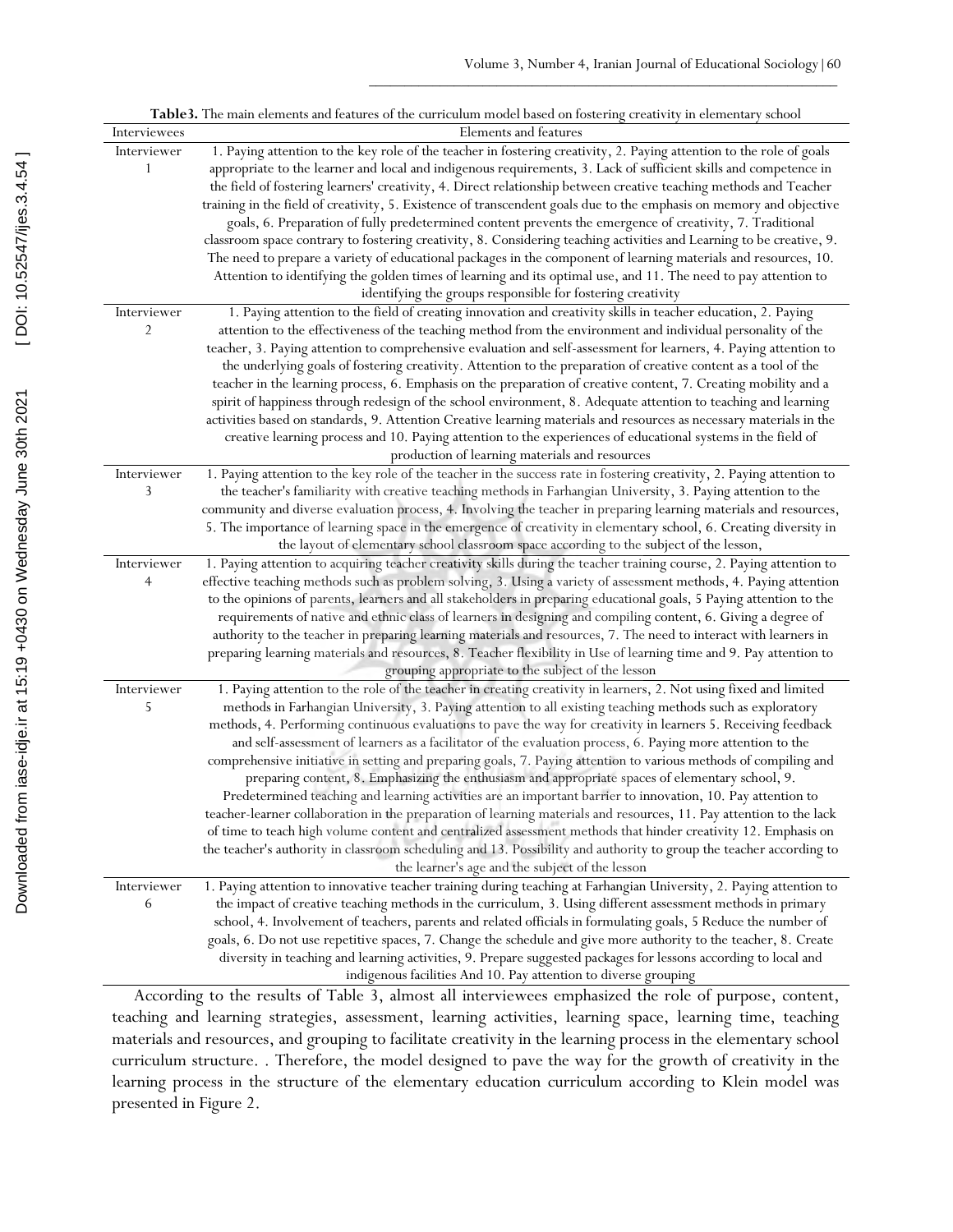

**Figure2**. Model designed to pave the way for the growth of creativity in the learning process in the structure of the elementary school curriculum according to Klein model

The validity of the creativity growth model in the structure of the elementary education curriculum according to the Klein model model was confirmed by 6 experts using the Delphi method in two stages; So that the calculated Kendall coefficient in the first stage was 0.648 and in the second stage was 0.745, which is higher than the value of 0.7 of the desired pattern has a good rating.

#### **4. Discussion**

Creativity has an effective role in academic performance and career success and improving the quality and quantity of society in the future. Therefore, the present study was conducted with the aim of designing and developing a model to pave the way for the growth of creativity in the learning process in the structure of the primary school curriculum. The findings of the present study showed that the level of attention of the document of fundamental change in education and training to foster creativity is low and the level of attention of the national curriculum document to foster creativity is very low. The main elements and features of the curriculum model based on fostering creativity in elementary school included purpose, content, teaching and learning strategies, evaluation, learning activities, learning space, learning time, teaching materials and resources, and grouping, and the designed model had good validity. These results are in the field of little attention of the documents of fundamental change of education and national curriculum to fostering creativity with the results of Hossieni (2006) and in the field of elements and characteristics of creativity growth in curriculum structure with the results of Amini & et al (2019), Azemati & et al (2016), Jahanian (2016), Pelfrey (2011) and Niu (2007) were consistent.

In describing and interpreting the results, given the small emphasis of the two documents on fostering creativity and the confirmation of this by the interviewees, it can be said that the characteristics of the curriculum based on fostering creativity in primary school should include knowledge about educational issues and topics and always necessary. Attention to new developments in the field of science to align these goals with the structure of new thematic knowledge and the views of experts and educators should be considered. According to Sternberg's theory of creative investment, fostering creativity requires new knowledge and guarantees the effectiveness of these goals in an ever-changing world. In this regard, it should emphasize the ability to change goals while paying attention to current knowledge and the conditions and facilities of society and the needs of the day. Creativity means having an idea and thinking will be fully effective when it leads to innovation, that is, to objectify the creative idea. Goals that may be forgotten due to the great distance between opinion and action in the above documents, therefore, and in this regard, it is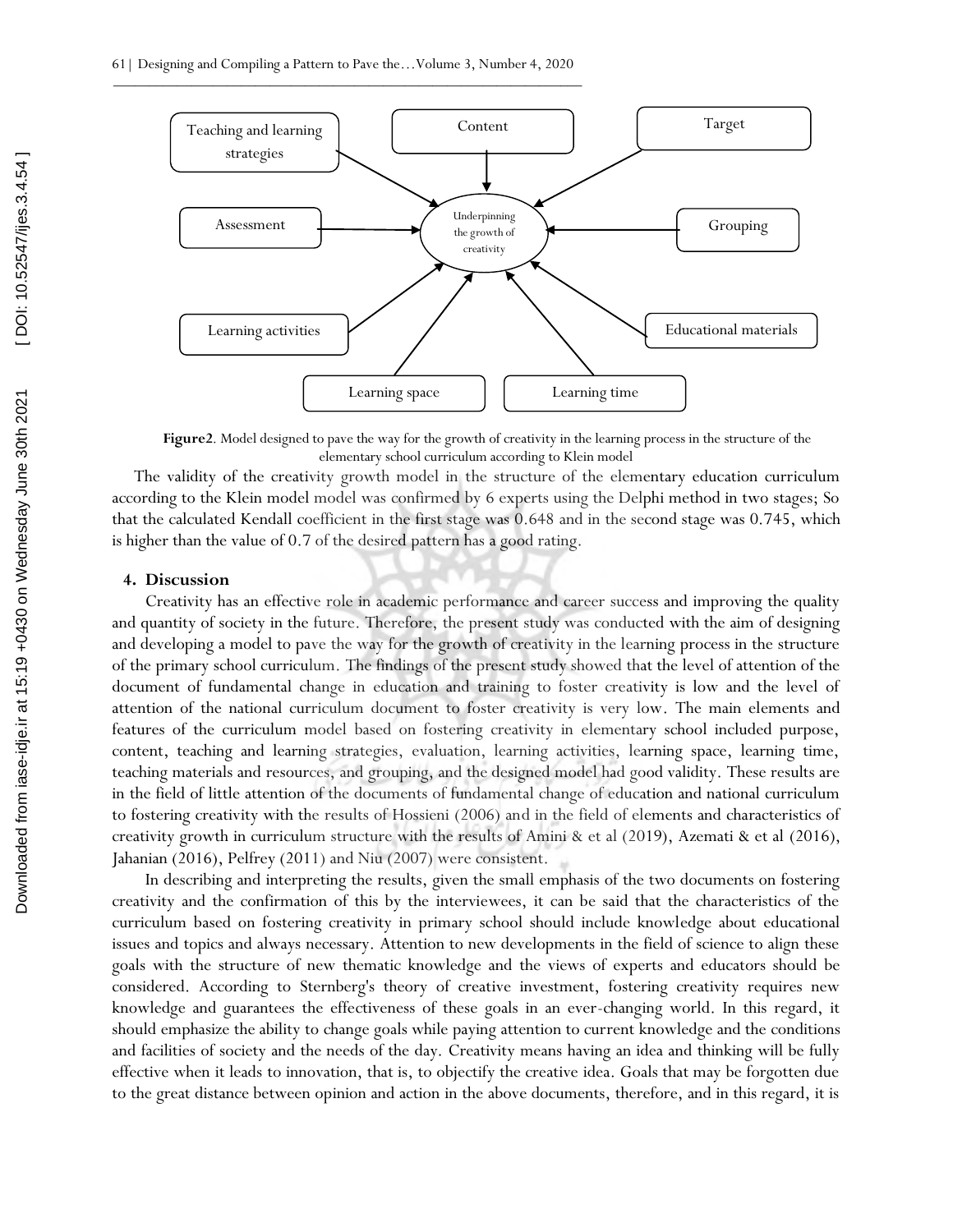necessary to provide a suitable basis for using creative thoughts to be used in practice and the need for goals with specific conditions and needs of the audience. The elementary course also emphasized. In order to set goals as the main platform for fostering creativity in the elementary school, paying attention to learners' interests and individual differences, as well as the flexibility of these goals, should be emphasized. Objectives in a curriculum based on fostering creativity in elementary school in terms of number should be commensurate with the time of one session and one academic year. Perhaps the existence of a large number of goals in the current curriculum and the lack of sufficient time to achieve the goals deprive learners of the opportunity to think, reflect and be creative and is more than the physical and cognitive ability of students in this course.

Due to the need to compile content based on new developments in a particular topic and increase the motivation for creative activities, we can point to the synchronization of content based on the current needs of society and learners, the need for up-to-date information and sufficient knowledge. Creating an opportunity for creativity and then rewarding creative ideas and achievements, including the solutions offered to foster creativity in learners, shows the emphasis on preparing and organizing content components and elements in a way that reinforces each other and gives the opportunity to work and learn later. They are. Content characteristics include paying attention to content design based on encouraging participation, strengthening creative thinking, strengthening critical thinking, and creating a spirit of inquiry. In the elementary school, due to the cognitive and emotional conditions of the learners, the content should consider the above characteristics in a more colorful way and by performing various actions in order to increase the motivation and participation of students in these fields. In the elementary school curriculum, it is better to organize the content, lead the teacher to use divergent questions to guide students to strengthen the power of initiative, flexibility, as well as intellectual development and flow.

In the field of teaching and learning strategies, it can be said that teachers should pay special attention to creating opportunities for creative thinking in the strategies used. The teacher should give students the opportunity to think, reflect and be creative when teaching or asking homework. For example, by using divergent questions, students can be guided to strengthen initiative, flexibility, and intellectual development. Rewarding learners' creative ideas and achievements is another way to teach creativity. When students see their teacher encouraging new, fresh and creative ideas, they are encouraged to do creative work and innovative ideas. Therefore, teachers should not only talk about the value of creativity, but also reward students' creativity by making them sensitive to it. Students should be able to engage in a variety of experiences, albeit with a negative outcome. Therefore, they should not be afraid to make mistakes. To this end, teachers can encourage students to come up with ideas and creativity by telling the stories of creative people and their experiences. In this regard, it should be noted that teaching and learning strategies should be designed based on increasing the comprehensive experience to apply the findings in a wide horizon in the future and based on the need to be responsive and based on various inclusive interests and needs.

After paying enough attention to creating the necessary and appropriate space in teaching and learning activities, creativity can be taught during the teaching process and its impact can be evaluated when evaluating. Evaluation is considered as examining the result of teaching and learning activities. When these activities are used as a factor in fostering creativity during the teaching process by creating the necessary and appropriate space, the next step is evaluation that measures the impact of the activities. The teacher can design the evaluation questions of the lessons in such a way that answering them requires the use of creative thinking. For example, students can be asked to study phenomena and experiment with them while designing. Therefore, one of the skills required in fostering creativity is the ability to evaluate and analyze ideas to create new and innovative ideas, which is one of the effective solutions in this field is self-regulation training. If we teach students self-regulation strategies, students will be able to choose appropriate teaching questions and plans, learn how to report and express them, and thus evaluate their performance. In general, in assessment, each learner should be compared with himself / herself and the rate of his / her progress,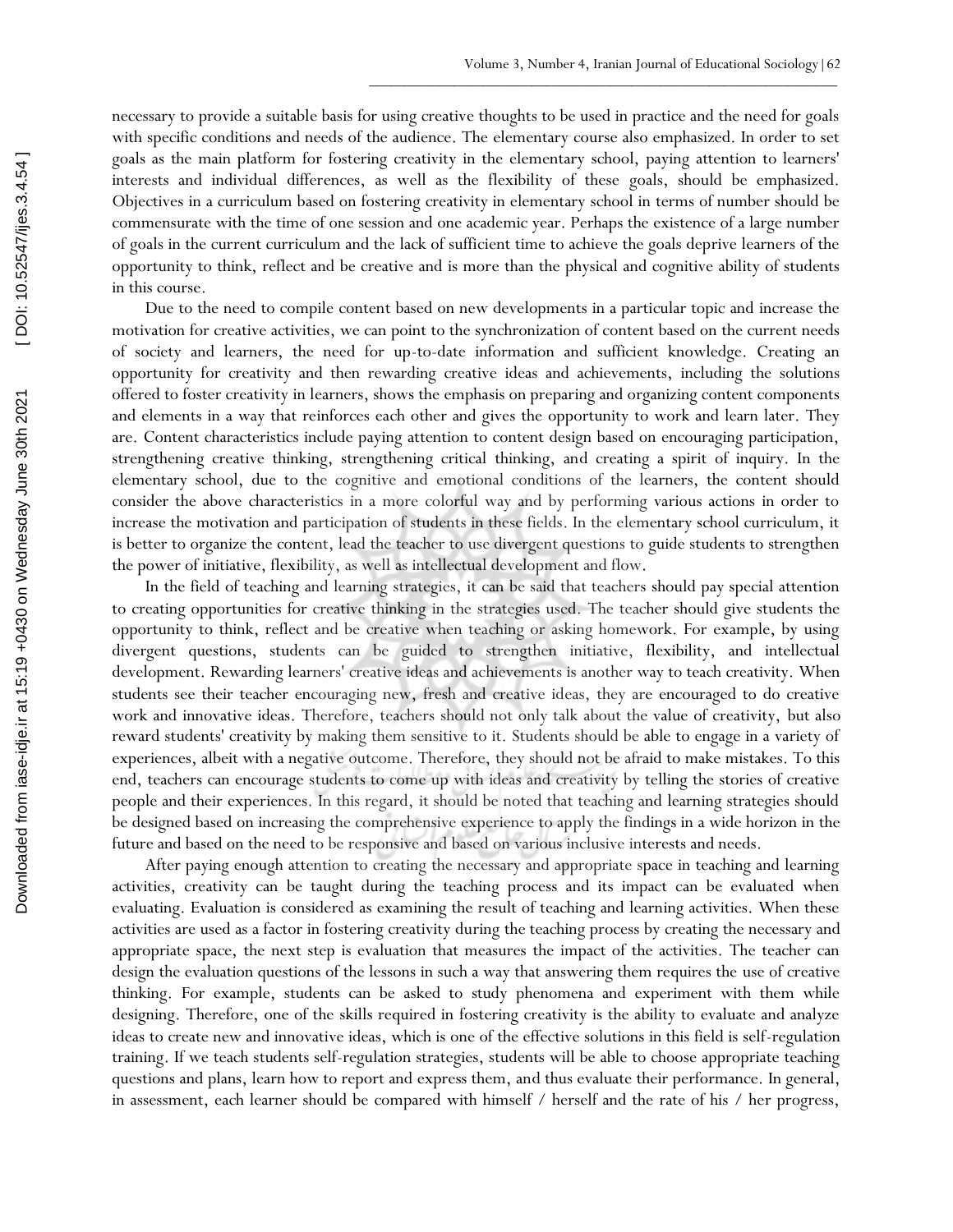and creative assessment should pay attention to the quality of education and learner behaviors in order to determine the educational needs of learners and creativity.

Another important element in laying the groundwork for the growth of creativity is learning activities. Learners' participation in creatively designed learning activities reinforces self-efficacy personality traits, overcoming obstacles, a willingness to take reasonable risks, and tolerating ambiguous issues. Establishing learners' participation in learning activities from elementary school can be the basis for creating the necessary preparation to foster learners' creativity, and it is better that learning activities be designed to meet learners' interests, needs, ideas, skills, and ways of understanding and thinking creatively. The elementary course is consistent. Learning activities have a significant place among the elements and features of the curriculum and in designing a macro elementary curriculum based on fostering creativity, these activities should be designed and selected in such a way that while considering the characteristics and abilities of students, they have the opportunity to express ideas. Give creative.

The learning environment should motivate and motivate learners to support and facilitate learning activities. The desirability of the space, architecture, and landscape of the elementary school and classroom is based on the interaction of the three elements of the school body, curriculum, and children's perceptions. The quality of the space, environment and landscape of the school can provide opportunities for the child's imagination and pave the way for the formation of a childish and creative place, and this environment leads to a sense of curiosity, imagination, visualization, reconstruction and ultimately creativity. A learning environment is a situation in which all teaching and learning processes take place and affects these processes. This space should not be considered just school and classroom, because in some cases, topics such as the preservation of cultural heritage may take learners to museums and use the museum as a classroom.

Learning time is one of the most important features and elements for the growth of creativity. Because the educational content along with the methods and materials in order to achieve the goals must be presented in a specific time frame. A competent teacher should provide the necessary time to create a spirit of inquiry. Because questioning is the basis of intellectual exchanges and class interactions. Learning time means an opportunity to convey and present the concepts and content desired in the classroom, and the physical and cognitive ability of elementary school children is the most important factor in scheduling learning. In setting the teaching time in the primary school, the authority of the teachers should be considered more than the current situation, and in this regard, special attention should be paid to the priorities. In general, in setting the learning time, learners should be given the opportunity to discuss and ask questions in order to strengthen their questioning spirit.

Teaching materials and resources are a set of materials and situations used to help the learner learn. Progress in scientific fields as one of the requirements and fields of growth and development of creativity requires new and up-to-date knowledge and sufficient information in this field. Educational materials and resources are necessary and important for acquiring new knowledge and are one of the main components of a successful learning process. The use of educational materials and resources in teaching and learning makes the desired principles and concepts of education more lasting and causes sustainable learning. In designing educational materials and resources, there should be diversity and moving from a single media approach to a multimedia approach to achieve active, creative and sustainable learning.

The last element and feature for the growth of creativity is grouping. Teamwork takes place in grouping and causes the individual to experience a sense of self-efficacy and effectiveness, which will provide a suitable context for creating and increasing creativity in learners. Grouping should emphasize learners' self-confidence in the face of different attitudes in problem solving and the emphasis on understanding educational issues collectively provides a basis for creative interaction. Grouping should be appropriate to the subject and interests of learners and this will lead to increased knowledge and information of learners and make the learning meaningful and deep.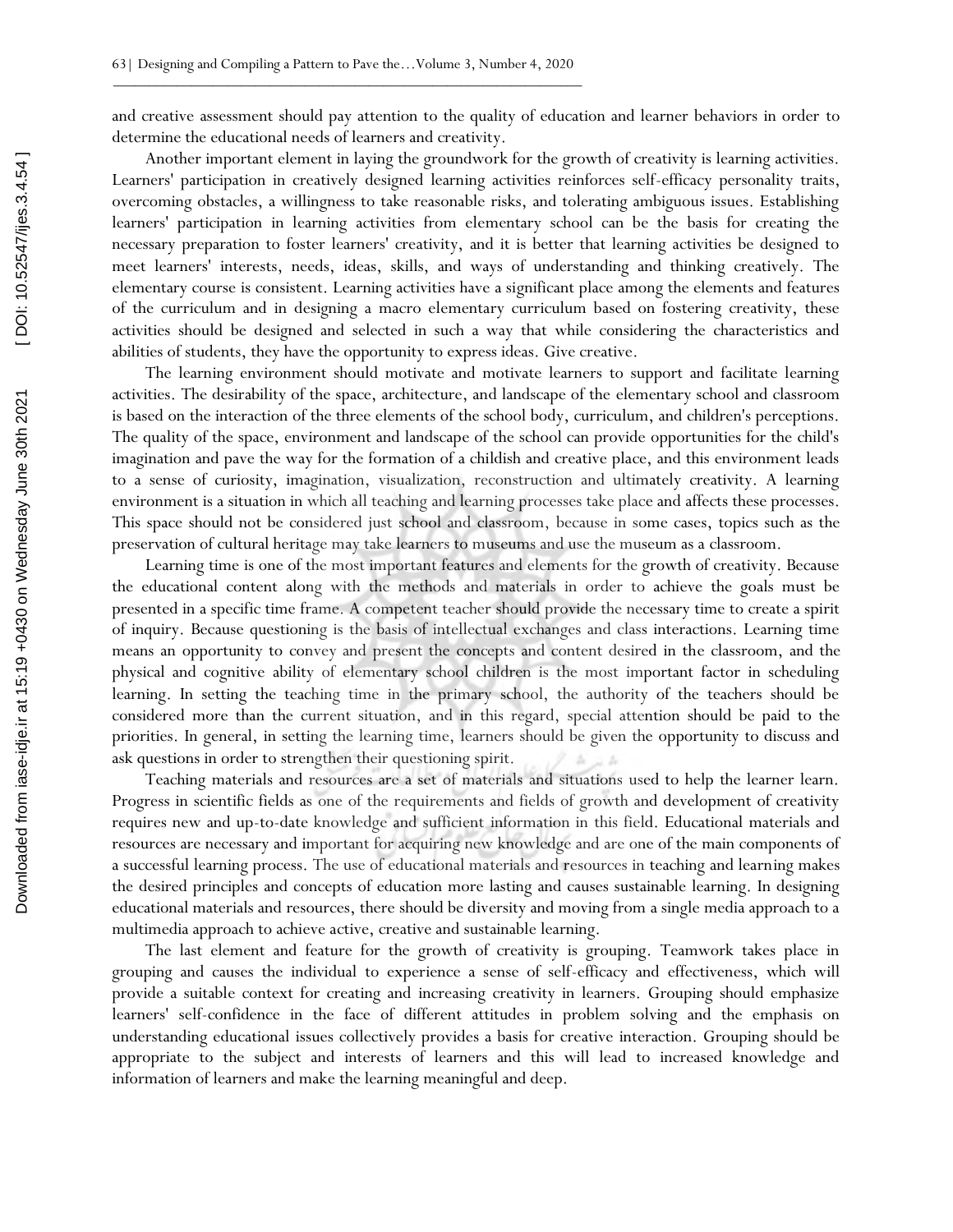The results of the present study showed that the level of attention of the two documents of fundamental change in education and national curriculum to foster creativity is low and very low, respectively. The content, teaching and learning strategies, assessment, learning activities, learning space, learning time, teaching materials and resources, and the design grouping and pattern had good validity. The limitations of the present study include the refusal of some experts to participate in the study, the small number of interviewees, the limited number of interviewed specialists to the city of Tehran, and the existence of little research on designing a model for the growth of creativity. Another important limitation of the present study was the design and development of a model to pave the way for the growth of creativity according to Klein's model. Therefore, it is suggested that in future research, more experts be interviewed and examine the pattern of underpinning the growth of creativity based on other models, including Tyler, Taba, and Acker. According to the results, it is suggested that those in charge of compiling and revising the document of fundamental change in education and the national curriculum document, based on the results of this research, make changes in the documents in order to develop as much creativity as possible. Also, textbook writing specialists and planners can use the model designed in this research along with other models to develop creativity.